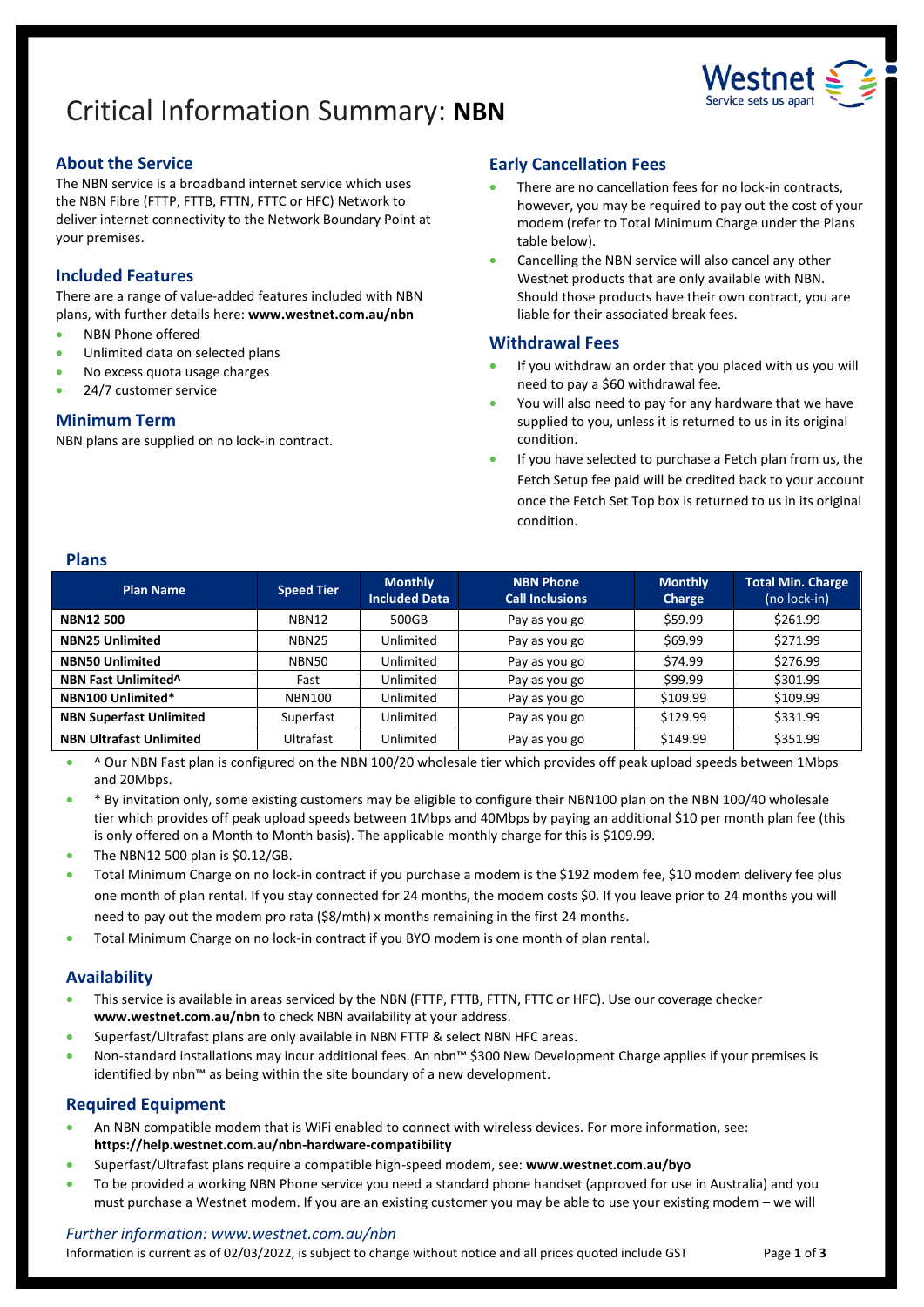

advise you if your modem is compatible during selection of your NBN plan.

• Any cabling that is required in your premises beyond the Network Boundary Point is your responsibility. Standard installations are completed without charge to you. Non-standard, additional or subsequent installations may require you to pay additional charges.

#### **NBN Speeds**

• FTTN, FTTC & FTTB speeds to be confirmed when active. Actual speeds may vary due to many factors including type/source of content being downloaded, hardware and software configuration, the number of users simultaneously using the network and performance of interconnecting infrastructure not operated by Westnet. Devices connected by WiFi may experience slower speeds than those connected by Ethernet cable. Learn more: **<https://help.westnet.com.au/speeds-nbn-explained>**

| <b>Speed Tier</b>            | <b>Typical Evening Download speeds*</b> | <b>Upload speeds</b>   |
|------------------------------|-----------------------------------------|------------------------|
| Basic (NBN12)                | 12Mbps                                  | 1Mbps                  |
| <b>Standard (NBN25)</b>      | 25Mbps                                  | Between 1Mbps & 5Mbps  |
| <b>Standard Plus (NBN50)</b> | 50Mbps                                  | Between 1Mbps & 20Mbps |
| Premium (Fast)               | 90Mbps                                  | Between 1Mbps & 20Mbps |
| Premium (NBN100)             | 90Mbps                                  | Between 1Mbps & 40Mbps |
| <b>Premium (Superfast)</b>   | 200Mbps <sup>^</sup>                    | Between 1Mbps & 25Mbps |
| <b>Premium (Ultrafast)</b>   | 200Mbps <sup>^</sup>                    | Between 1Mbps & 50Mbps |

- **\***Typical Evening Speeds are subject to change and are measured 7pm-11pm. Speeds are not guaranteed and may vary.
- ^Superfast/Ultrafast: As these are new plans, the speeds stated here are currently based on an estimate. Westnet will revise the Typical evening speeds once it has collected enough data on the speed performance for these plans.
- The maximum possible speed that is available outside the busy period of 7pm-11pm is; 12Mbps (NBN12), 25Mbps (NBN25), 50Mbps (NBN50), 100Mbps (Fast, NBN100), 250Mbps (Superfast), 500Mbps (Ultrafast on NBN HFC) & 990Mbps (Ultrafast on NBN FTTP).

#### **NBN Phone & Call Packs**

We offer our NBN Phone service at no additional cost to customers that purchase a modem with their plan and existing customers who reuse their compatible Westnet supplied modem.

- See full list of NBN Phone call rates here: **[www.westnet.com.au/nbn](http://www.westnet.com.au/nbn)**
- Critical Information Summary for NBN Phone: **[www.westnet.com.au/about/legal/cis/cis-nbn-phone.pdf](http://www.westnet.com.au/about/legal/cis/cis-nbn-phone.pdf)**
- Great value call packs (as below) are available at an additional monthly fee. Acceptable Use Policy applies.

| <b>Call Pack Inclusions</b>                                          | Monthly Price | <b>Eligible Plans</b>                                                    |
|----------------------------------------------------------------------|---------------|--------------------------------------------------------------------------|
| All your calls to standard Australian landline and mobile numbers    | \$5           | <b>NBN50 Unlimited</b>                                                   |
| All your calls to standard Australian landline and mobile numbers    | \$10          | NBN Fast Unlimited, NBN Superfast<br>Unlimited & NBN Ultrafast Unlimited |
| All your calls to landlines in our top 20 international destinations | \$10          | All NBN plans                                                            |

#### **Excess Usage**

- Both uploads and downloads count towards your monthly included data. If you exceed your included data for the month, you are not charged for excess usage. Instead, traffic beyond the included data will be slowed (shaped) to 256/256kbps for NBN12 500. You may purchase additional data if required, see: **<https://help.westnet.com.au/n/data-packs-information>**
- Plans with Unlimited data are not shaped.

#### **Monitoring Your Usage**

Customers can obtain information on their usage via My Account at **[myaccount.westnet.com.au](https://myaccount3.westnet.com.au/)**

#### **NBN Access Technologies**

Our NBN service can be delivered over the NBN Network to your premises via Fibre to the Premises (FTTP) as Ethernet, Hybrid Fibre-Coaxial (HFC) as Ethernet, Fibre to the Curb (FTTC) as Ethernet, Fibre to the Basement (FTTB) as VDSL2 or Fibre to the Node (FTTN) as VDSL2. More information on NBN access technologies is available here: **[www.westnet.com.au/nbn](http://www.westnet.com.au/nbn)** 

## **Battery Backup and Power Outages**

| <b>Westnet Customer Service</b> | <b>Complaints Handling</b>                      | <b>Telecommunications Industry</b>       |
|---------------------------------|-------------------------------------------------|------------------------------------------|
| Support                         | If you are dissatisfied with Westnet, please    | <b>Ombudsman (TIO)</b>                   |
| P: 1300 786 068                 | contact us first, though our escalation process | If you are dissatisfied with the outcome |
| E: support@westnet.com.au       | at https://help.westnet.com.au/complaint-       | of your complaint with Westnet, you      |

*Further information: www.westnet.com.au/nbn* Information is current as of 02/03/2022, is subject to change without notice and all prices quoted include GST Page **2** of **3**